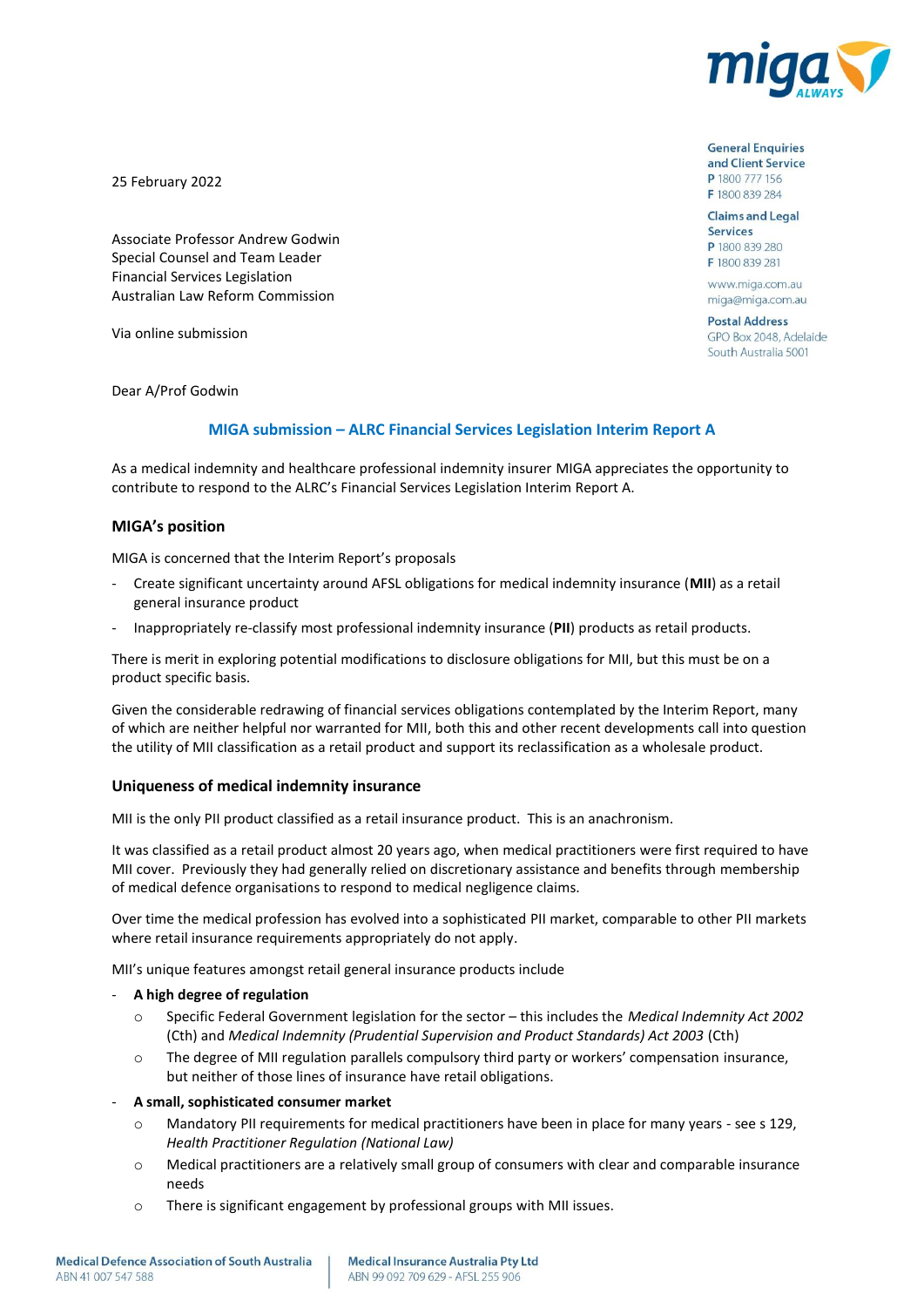# - **Clearly defined, broadly consistent product offering**

- o Mandatory minimum product standards meaning there is significant consistency in the scope of products offered by MII providers
- $\circ$  This is very different to other retail general insurance products, usually offered by a larger pool of insurers across the Australian population, which can vary considerably in the coverage they offer.

# - **Very different kind of provider and product**

- o MII provides protection to medical practitioners in relation to
	- Claims by third parties arising from actual or alleged negligence or misconduct
	- Professional regulatory matters, investigations and administrative processes
- o By contrast other lines of retail insurance focus on 'consumer' (i.e. non-professional / non-business) insurance covering first party risks, not a broad range of third party liabilities and processes
- $\circ$  Although MII is very similar to other types of PII, they are considered wholesale products
- o MII is the only PII retail product. Medical practitioners are less than 20% of registered health practitioners who all have mandatory PII requirements, but they are the only practitioners who are classified as retail clients under the *Corporations Act 2001* (Cth).

The unique nature of MII has been recognised by its exclusion from

- New obligations relating to product design and distribution, hawking and disclosure
- Extension of the unfair contract terms regime to insurance.

MII is a clear example of where changes can be made to simplify and rationalise the law, as contemplated in the Inquiry's terms of reference, to ensure clarity, coherence and effectiveness.

Where a product no longer has a retail character, and has already been excluded from many retail obligations, there is little merit or utility in preserving an anachronistic classification.

Any necessary sector-specific obligations could still be provided for on a bespoke basis for MII as appropriate.

There is no reason why issues posed for MII by the Interim Report's proposals (as set out below) could not be dealt with through its declassification as a retail general insurance product, bringing it into line with other healthcare PII products.

## **Redefining efficiency obligations – Proposal A20(b)**

It is questionable whether the proposal to replace the term 'efficiently' with 'professionally' in s 912A of the *Corporations Act* creates an appropriate expectation in MII contexts. It also poses significant risks of a range of unforeseen complications.

The merits of selecting certain court interpretations of the term 'efficiency' over its ordinary meaning are unconvincing.

Any obscurity in what the term 'efficiently' means derives from court interpretations which differ from the ordinary meaning, rather than obscurity in the ordinary meaning of the term itself.

Regulatory guidance appears to interpret 'efficiently' in a way consistent with its ordinary meaning. For example, p 13 of ASIC Information Sheet 253 on claims handling and settling indicates that providing financial services "*efficiently, honestly and fairly*" means handling and settling claims

- In a timely way
- In the least onerous and intrusive way possible
- Fairly and transparently
- In a way that supports consumers, particularly ones who are experiencing vulnerability or financial hardship.

This does not include the elements of competency contemplated by certain courts.

Whilst s 760A of the *Corporations Act* provides an object of promoting "*fairness, honesty and professionalism*" by those who provide financial services, it also provides an object of facilitating "*efficiency, flexibility and*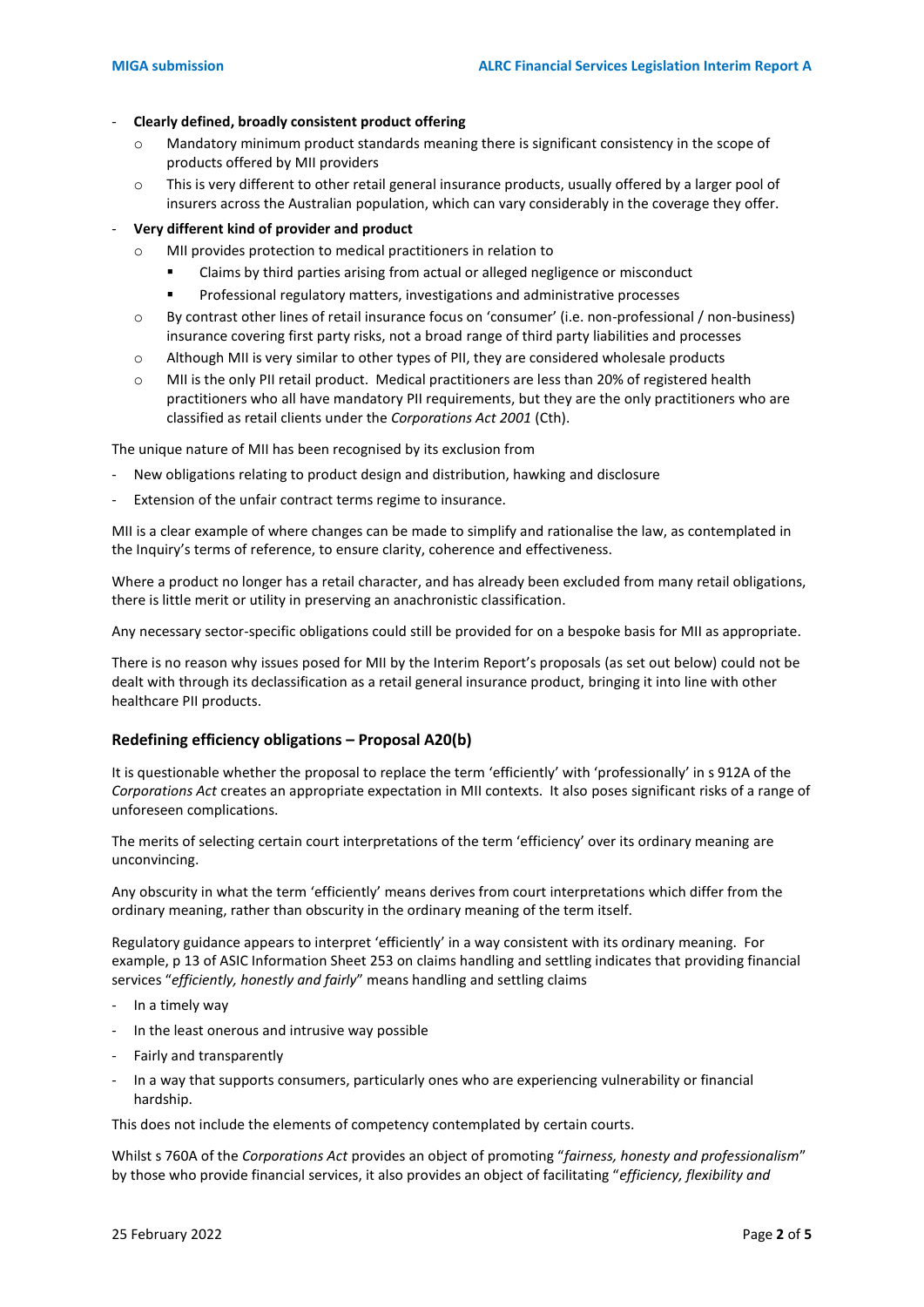*innovation*" in providing products and services. This suggests the potential for a deliberate choice of the term 'efficiency' rather than 'professionally' in the existing s 912A.

Replacing 'efficiently' with 'professionally' offers considerable uncertainty about the obligations of an MII provider. The limits of who is a 'professional' and what constitutes acting 'professionally' are inherently open to debate.

Employees and staff of an insurer can come from a wide range of backgrounds and offer a broad range of skills. Measuring their acts or omissions by reference to a profession or established discipline would be inherently challenging. It could unintentionally create expectations of certain qualifications in order to provide financial services.

In particular MIGA is concerned that where MII is a PII product there could somehow be an expectation of using certain types or levels of 'professional' to discharge its obligations. For example would the nature of a professionalism expectation require involvement of

- Professional advisors with extensive experience in MII to give financial advice?
- Medical practitioners to assess 'clinical' issues relating to scope of cover and responding to claims?
- Lawyers to advise on policy coverage terms in the context of complex interactions between the Federal Government's MII framework and *Corporations Act* obligations?

Accordingly replacing an obligation of 'efficiently' with 'professionally' could change significantly how MII cover is provided, increasing costs to consumers where there is no need for it.

Replacing 'efficiently' with 'competently' may not pose the same issues, but would still require careful consideration to ensure it did not create new, unduly onerous obligations, particularly in an MII context.

## **Removing prescribed AFSL requirements – Proposal A21**

Removing prescriptive requirements for managing conflicts of interest, competence, training and risk management, replacing them with the obligation to act 'professionally', will leave considerable uncertainty around how to meet these obligations in an MII context, given it is the only PII product classified as retail.

In reality this is replacing clear obligations with a broader, nebulous one. There is no evidence of any need for this in an MII context.

Fleshing out a higher level obligation of 'professionalism' with ASIC regulatory guidance would be insufficient given its inherent limitations and where such guidance is unlikely to be MII specific.

## **Fairness examples – Proposal A20(c)**

Including indicative examples of conduct likely to be unfair of breaches of s 912A of the *Corporations Act* poses specific problems for MII where it is exempt from the unfair contract terms regime (s 12BL, *Australian Securities and Investments Commission Act 2001* (Cth)).

Use of such indicative examples opens up the prospect of a 'back door' to challenge a range of MII policy terms and obligations on the grounds of 'fairness', particularly given recognition in paragraph 13.89 of the Interim Report that "*there is ample room for disagreement as to what 'fairness' actually entails*".

To use broad examples relating to vulnerability, affecting the interests of others or lack of reciprocity would leave wide scope to argue for breaches of s 912A of the *Corporations Act* on fairness grounds, particularly given the complex interactions between each of MII policies and claims conduct with MII regulatory obligations.

#### **Removing the safe harbour defence for personal advice – Question A24**

Removal of the 'safe harbour' defence for acting in the best interests of a retail client when providing personal advice would introduce considerable uncertainties and complexities.

It could also mean insurers such as MIGA that provide personal advice cease doing so.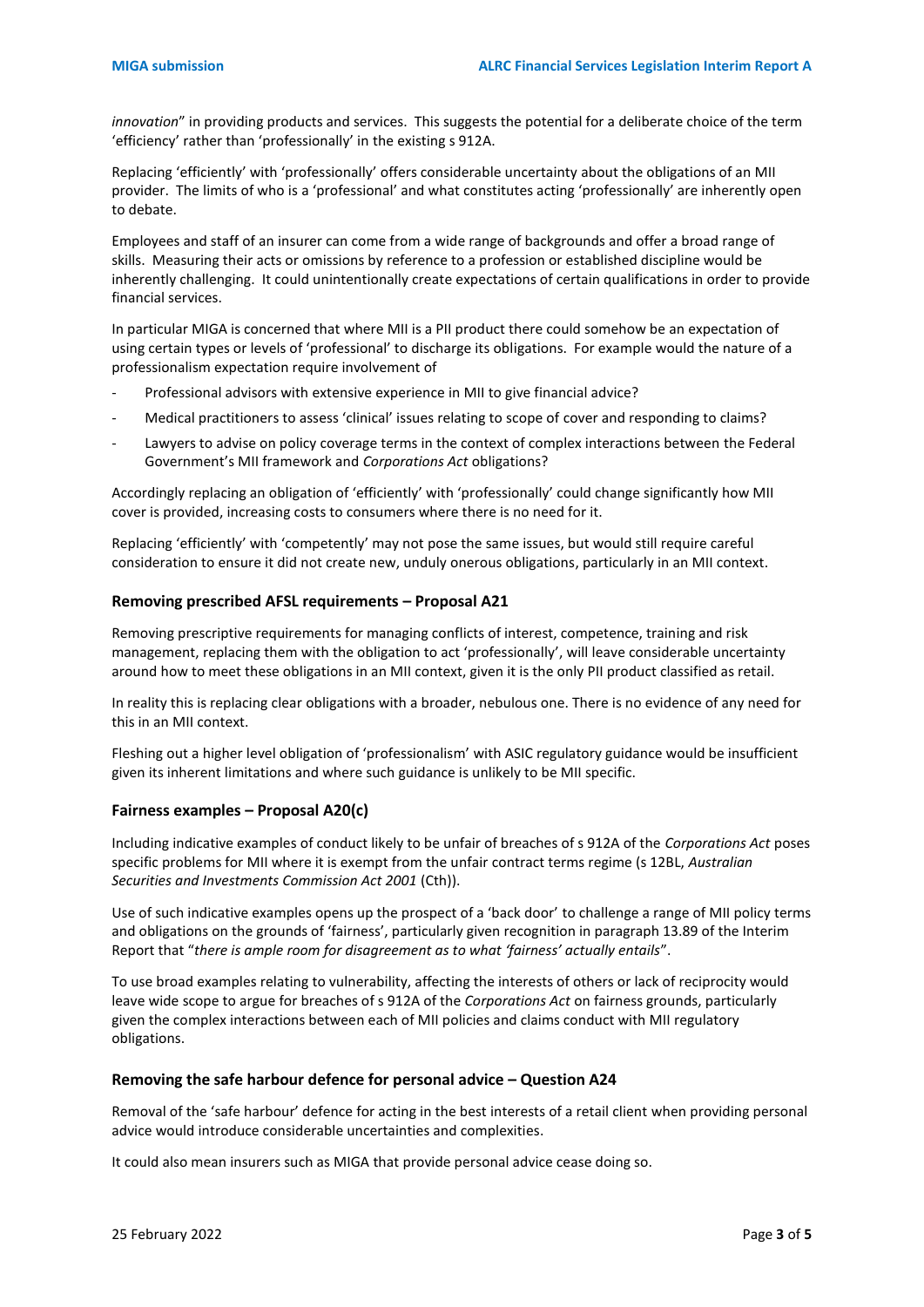The Royal Commission's suggested consideration of recasting the best interests duty and removal of the safe harbour defence for personal advice did not arise in the MII context, or even in a general insurance context more broadly.

Currently s 961B(4) of the *Corporations Act* limits the steps required to discharge the best interests duty in an insurance context. Removal of the safe harbour defence, replacing it with a range of indicative behaviours of compliance, would mean that providers of personal advice in MII would face a greater disparity between current and new obligations than would other financial services advisors. This is inappropriate for a product about which no concerns have been raised.

### **Retail client scope – Question A16**

In response to Question A16, relating to the removal of exemptions for wholesale general insurance products from classification as a retail product, MIGA strongly opposes this option.

Broadening the definition of retail products to include all PII products is unnecessary and unwarranted.

MIGA strongly recommends that a distinction between retail and wholesale products, at least in the context of PII, be maintained.

If the definition of a retail client is reformulated, PII is a necessary exemption from retail classification.

Removal of this distinction would not maintain the existing policy boundaries for the definition of 'retail client', as paragraph 12.38 of the Interim Report indicates the ALRC seeks to do.

There is no evidence of any need for such an expansion for PII, nor anything to suggest it would be of meaningful benefit to PII consumers.

From the Interim Report it appears that suggestions of removing the wholesale product exemption have arisen outside the PII market. Economy-wide reforms are inappropriate where there are market sectors where there is no justification for them.

By defining general insurance products as being acquired as retail products unless acquired in connection with a business that is not small business, the retail classification is being re-written beyond personal, domestic, household and other consumer settings. Retail classification would then be extended across a wide range of professional services and other business activities, including PII.

For healthcare, this would expand wholesale classification to the vast majority of healthcare settings outside large hospitals.

Such an expansion would also be at odds with the retail-type obligations imposed on "*consumer insurance contracts*" under the *Insurance Contracts Act 1984* (Cth). These are limited to insurance which is wholly or predominantly for personal, domestic or household purposes. This does not extend to business purposes, as contemplated by Question A16.

No issues emerged nor were any recommendations made in the context of the Financial Services Royal Commission around expanding the scope of retail product classification. No suggestions were made of a need for greater protections of any PII consumers. Insurance issues examined by the Royal Commission had nothing to do with PII regulation.

Accordingly the indication in para 12.11 of the Interim Report that the result of Royal Commission reforms meant retail vs wholesale classification is of greater consequence now than it was 20 years ago does not apply to PII. The concerns explored in this paragraph are directed to issues which do not arise in a PII context.

More broadly ongoing concerns around availability and affordability of PII in certain sectors of the economy may be exacerbated by reclassification of all PII as retail general insurance products, particularly given the very significant costs of changeover and ongoing compliance which would be involved.

### **Modifying disclosure requirements – Proposal A8**

From an MII perspective MIGA joins with the general consensus outlined in paragraph 9.77 of the Interim Report that "*existing disclosure requirements have limitations, do not facilitate consumer understanding, and*